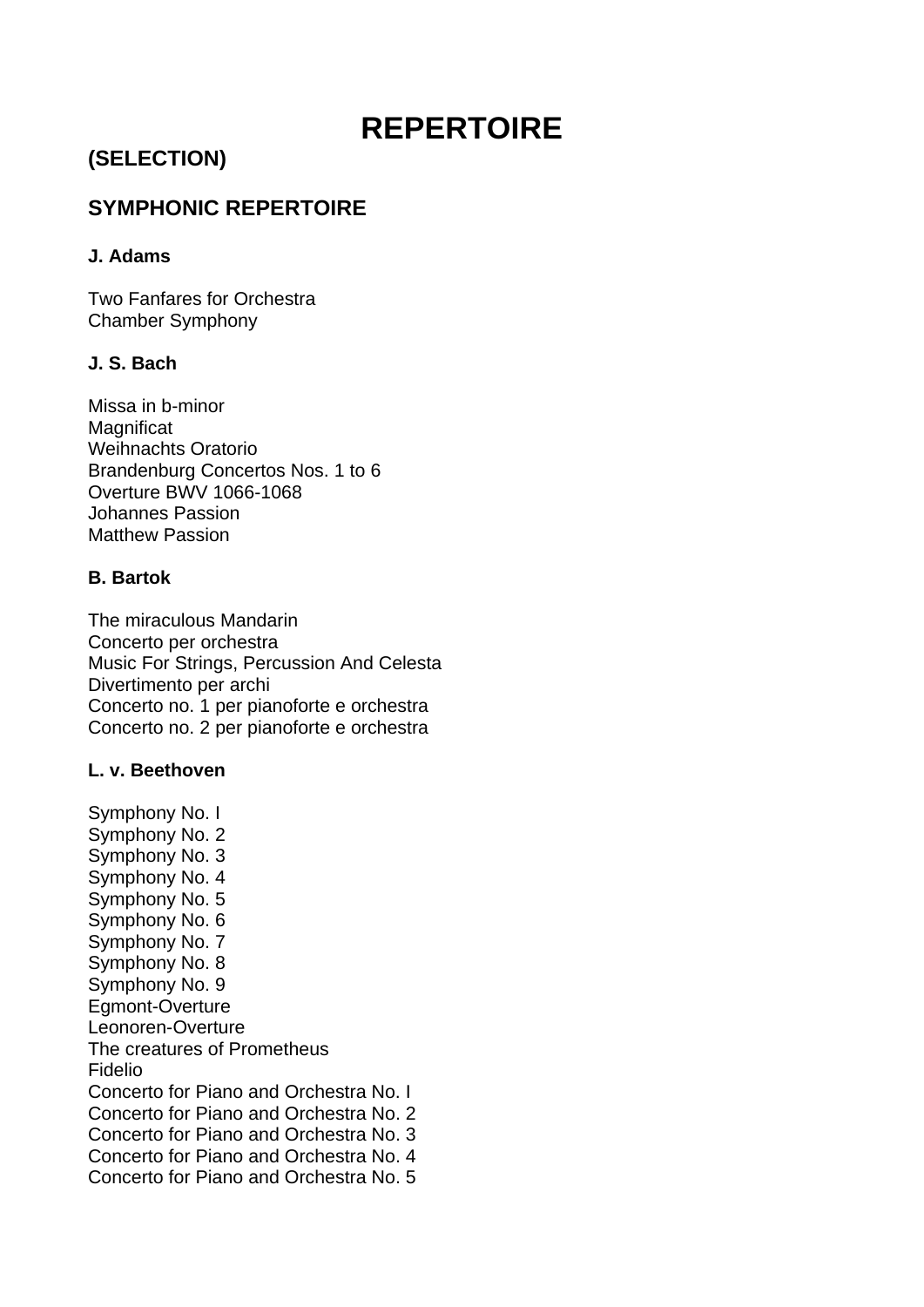# **A.Berg**

Concerto for Violin and Orchestra (To the memory of an angel') Three pieces from the Iyrical Suite (Version for String Orchestra,1928) "Der Wein", (1929), Aria da concerto, per soprano e orchestra

# **L. Berio**

Sinfonia per otto voci e orchestra

# **C. Debussy**

La Mer Prélude à l'après-midi d'un faune

### **J. Haydn**

Symphony No. 39 Symphony No. 95 Symphony No. 96 Symphony No. 103 Symphony No. 104

# **C. lves**

The unanswered question Central Park in the dark

# **M. Lindberg**

Feria

#### **G. Mahler**

Songs after Friedrich Ruckert Kindertotenlieder Das Lied von der Erde Lieder eines fahrenden Gesellen Symphony No. 1 Symphony No. 2 Symphony No. 3 Symphony No. 4 Symphony No. 5 Symphony No. 6 Symphony No. 9

# **F. Mendelssohn**

Symphony No. 1 Symphony No. 4 Symphony No. 3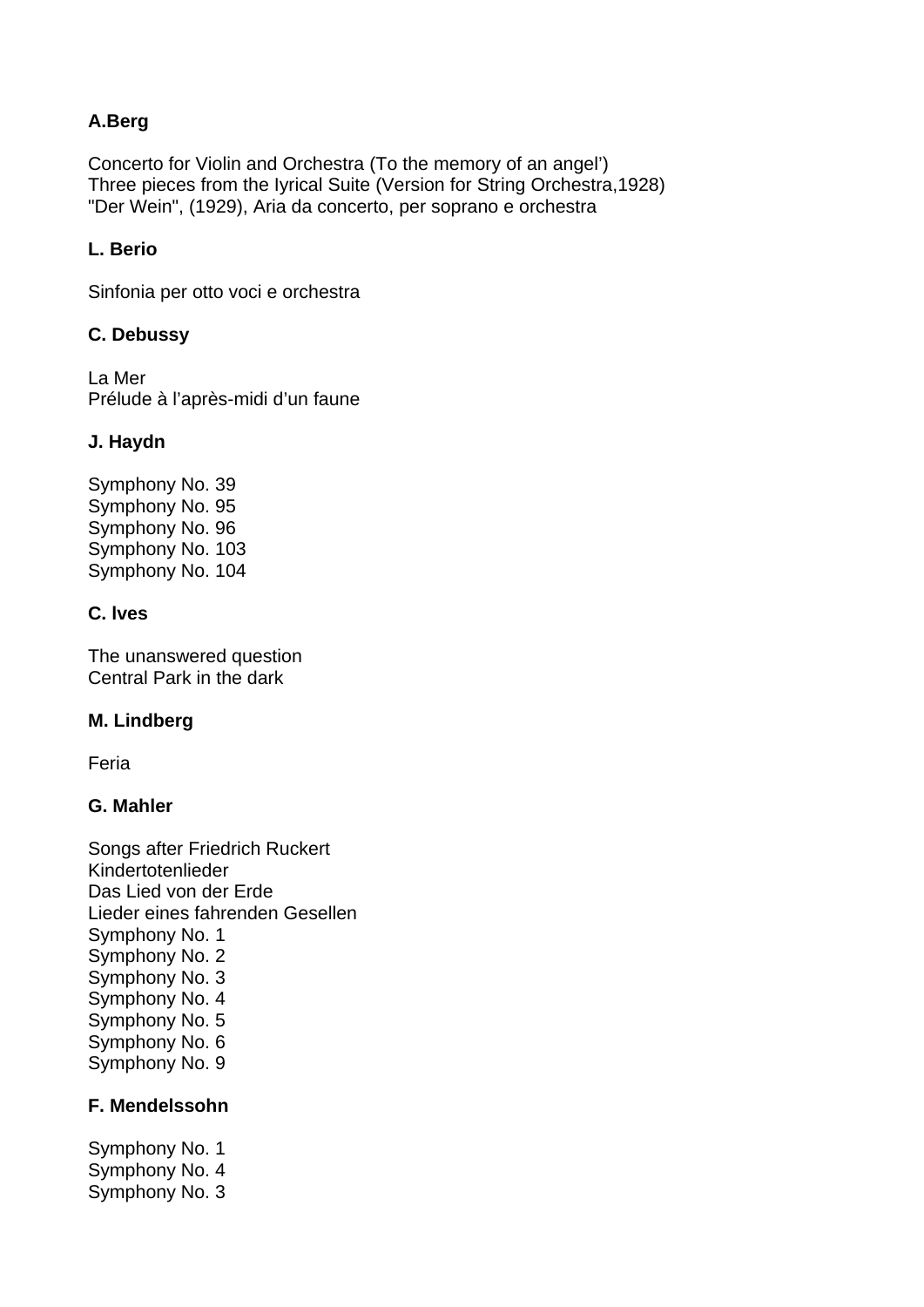# **W. A. Mozart**

Symphony KV 183 Symphony KV 201 Symphony KV 204 Symphony KV 250 Symphony KV 320 Symphony KV 425 (Linz) Symphony KV 504 (Prague) Symphony KV 543 Symphony KV 550 Symphony KV 551 Requiem KV 626 Missa Krönungs-Messe KV 317 Missa in C-major KV 317 Vesperae solemnes de confessore KV 339 Davidde penitente KV 469

### **M. Mussorgsky**

Pictures at an Exhibition

### **C.Orff**

Carmina Burana

#### **S. Prokoviev**

Romeo and Juliet op. 64

#### **O.Respighi**

Le fontane di Roma I pini di Roma Feste romane

#### **G. Rossini**

Stabat Mater

#### **A. Schönberg**

Transfigured Night Pelleas & Melisande

# **D. Shostakovich**

Piano concerto no. 1 C minor for piano, trumpet and orchestra Chamber Symphonies opp. 73a, 83a, 110a, 118a ( arr. Barshai) Symphony No. 5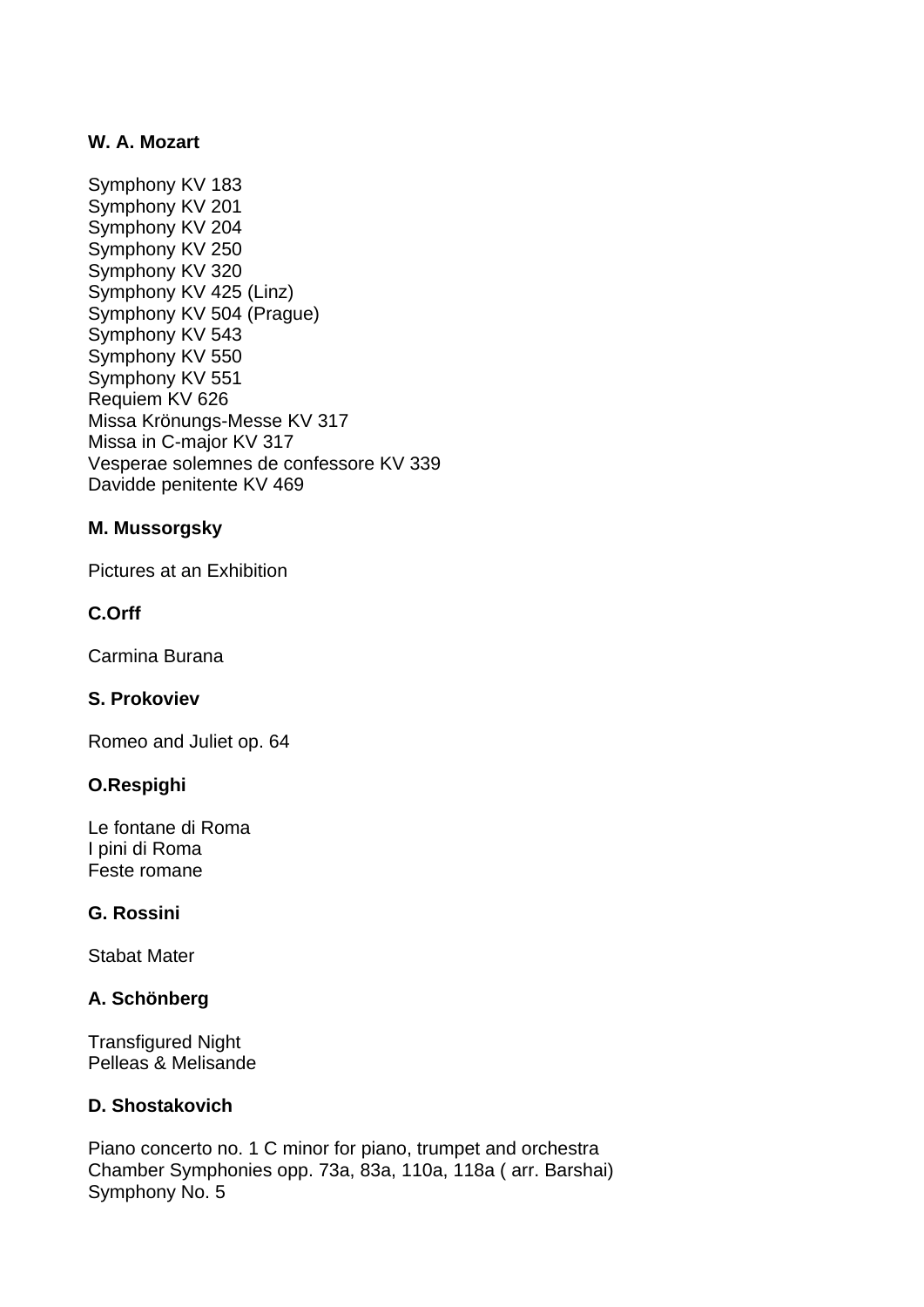# **F. Schubert**

Symphony No. 4 Symphony No. 5 Symphony No. 7 Symphony No. 9 Rosamunde-Overture

# **R. Schumann**

Symphony No. 1 Symphony No. 2 Symphony No. 3 Symphony No. 4 Manfred-Overture

# **A. Schnittke**

Concerto for Piano & Strings Agony-waltz

# **R. Strauss**

Don Juan Till Eulenspiegels lustige Streiche Ein Heldenleben Der Rosenkavalier Suite for Orchestra Salome Dance of the seven veils Four final songs

# **I. Stravinsky**

The rite of spring Histoire du soldat Symphony of Psalms Symphony in Three Movements Symphony in C Apollon Musagète Oedipus Rex L'Oiseau de Feu

# **P. Tchaikovsky**

Symphony No. 6

# **A. Webern**

Passacaglia op. I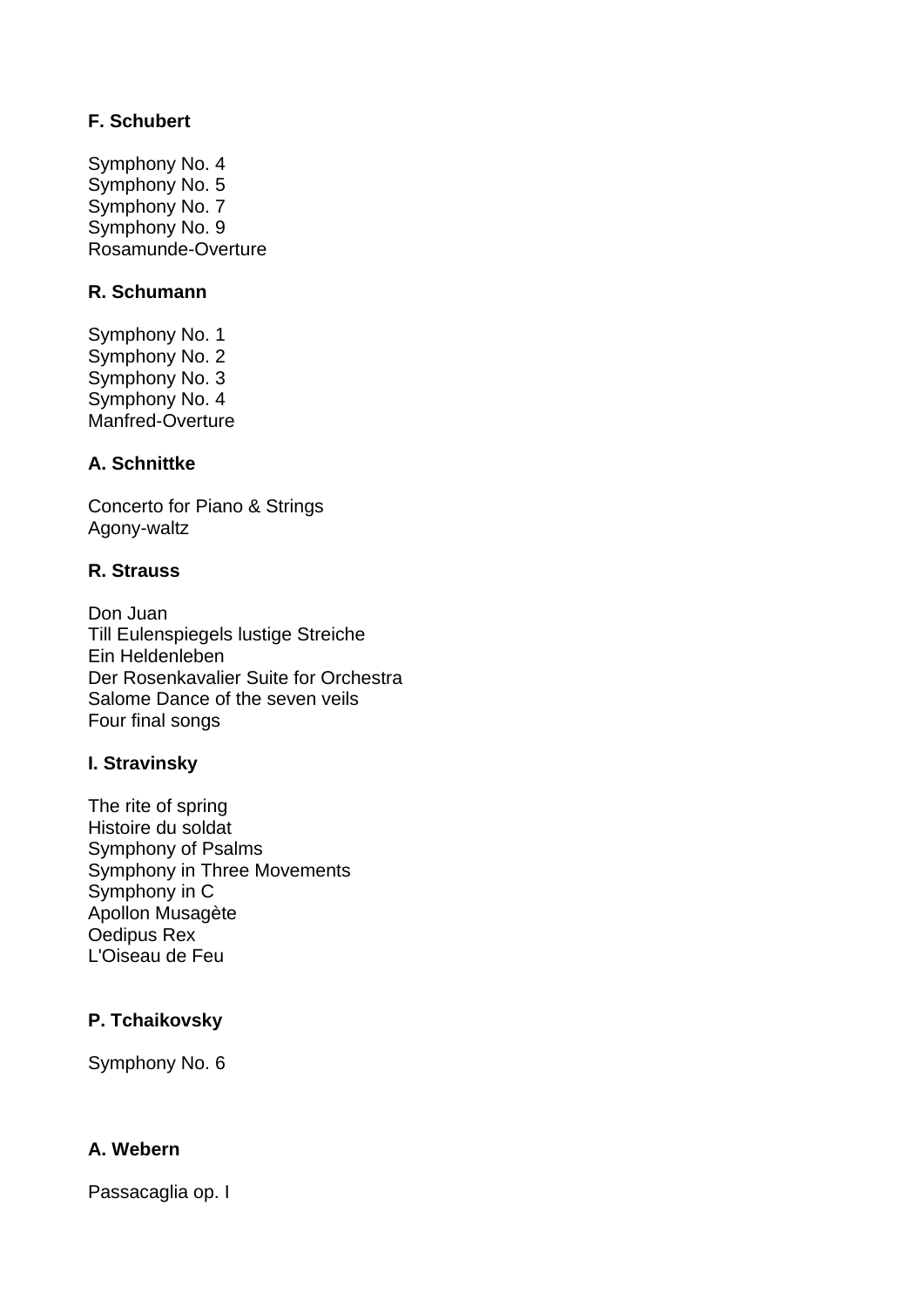# **OPERA REPERTOIRE**

**Beethoven**  Fidelio **Bellini**  I Capuleti e i Montecchi Norma I puritani **Berg**  Wozzeck **Debussy**  Pelléas et Mélisande **Donizetti**  Lucia di Lammermoor Don Pasquale **Gluck**  Orfeo ed Euridice **Mozart**  Idomeneo Die Entführung aus dem Serail Die Schauspieldirektor Le nozze di Figaro Don Giovanni Così fan tutte Die Zauberflöte La clemenza di Tito **Pergolesi**  La serva padrona **Puccini**  Turandot La bohème Tosca Madama Butterfly Il tabarro Suor Angelica Gianni Schicchi **Rossini**  La scala di seta L'occasione fa il ladro **Tancredi** L'italiana in Algeri Il barbiere di Siviglia La Cenerentola